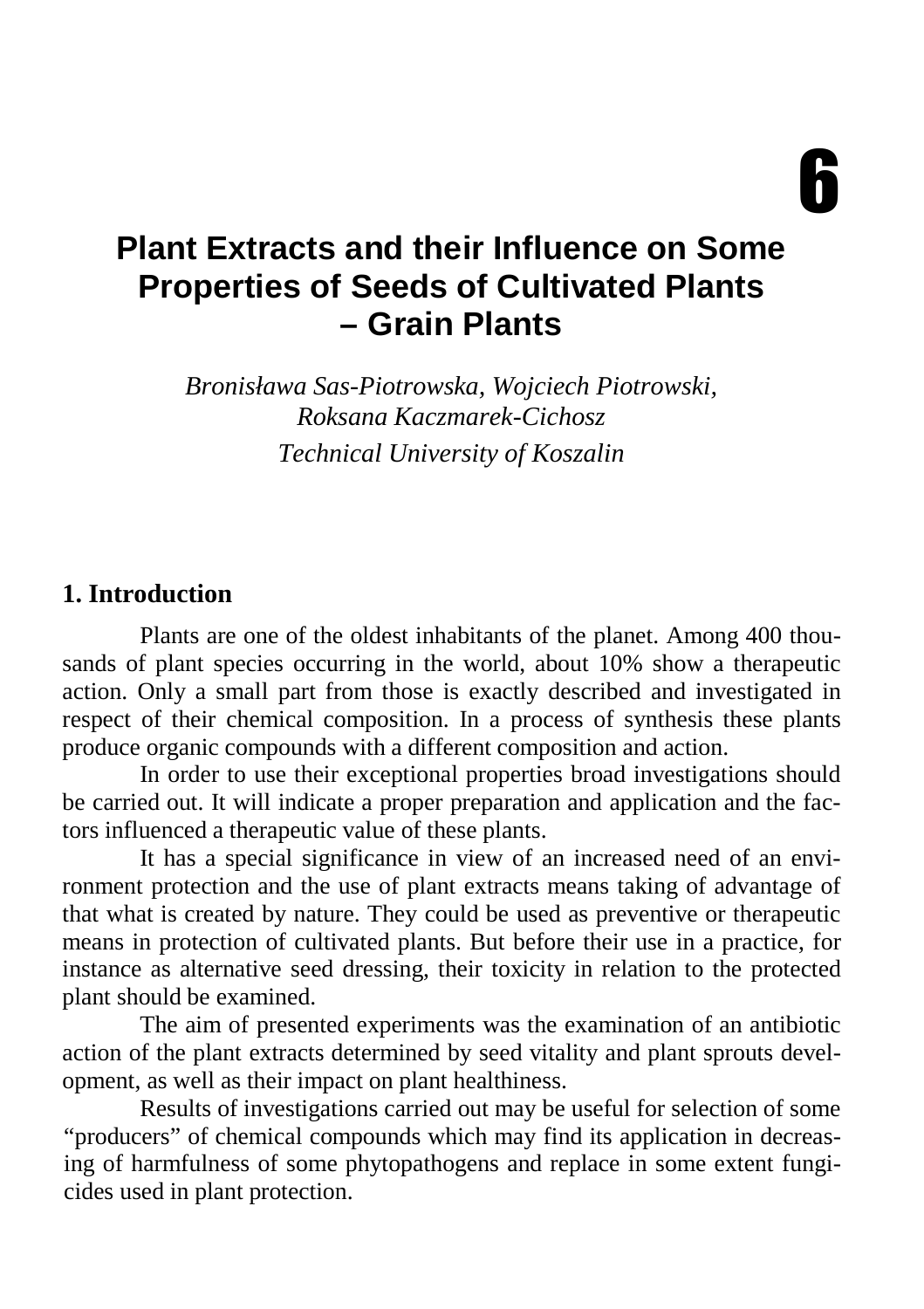### **2. Material and methods**

The material used in investigations was as follows:

- $\triangleright$  Water extracts (maceration, infusion) made from different parts of 20 plant species: 1. *Sambucus nigra* L. (flowers); 2. *Betula verrucosa* Ehrh. (leaves); 3. *Artemisia vulgaris* L. (green parts); 4. *Allium sativum* L. (bulbs); 5. *Aesculus hippocastanum* L. (bark); 6. *A. hippocastanum* L. (flowers); 7. *Mentha piperita* L. (leaves); 8. *Saponaria officinalis* L. (roots); 9. *Urtica dioica* L. (leaves); 10. *Equisetum arvense* L. (green parts); 11. *Marrubium vulgare* L. (green parts); 12. *Acorus calamus* L. (rhizomes); 13. *Crataegus oxyacantha* L. (inflorescence); 14. *Frangula alnus* Mill. (bark); 15. *Zea mays* L. (stigmas); 16. *Melissa officinalis* L. (leaves); 17. *Taraxacum officinale* Web. (roots); 18. *Inula helenium* L. (roots); 19. *Matricaria chamomilla* L. (head); 20. *Rosa canina* L. (fruit). The dried plant material was derived from Zakład Zielarski "Kawon-Hurt". Water extracts were prepared as follows:
	- □ Maceration: to 5 g of plant dried material a 100 ml of sterile, cold water was added and it was set aside for 24 hours in a temperature of  $20^{\circ}$ C under cover;
	- Infusion: to 5 g of plant dried material a 250 ml of boiling water was added and it was set aside for 30 min under cover. The received after filtration extracts were used to a seed dressing of grain plants.
- Non-disinfected seeds of three grain plants: *Triticum aestivum* L. (cv. Almary); *Secale cereale* L. (cv. Dańkowskie Złote) and *Triticosecale* Wittm. (cv. Marko) were wet dressed by inundation in the extracts and shaken out for 10 min in a dressing device and then set aside for 20 hours in an ambient temperature. As a control the treated by distilled water seeds of the grain plants were used.

The experiment was carried out as a filter paper test according to requirements of Polish Standard (PN-94R-6595) in order to determine:

- $\hat{P}$  a germination viability, carried out after 4 days for all seeds (I time);
- $\geq$  a germination capacity, carried out after 7 days for rye and after 8 days for wheat and triticale (II time).

In the above mentioned periods the evaluation criteria were: a number of normally germinated seeds; not normally germinated; not germinated and natural infected seeds. In the presented work only an impact of the extracts on a number of normally germinated and emerging seeds as well as their healthiness was examined.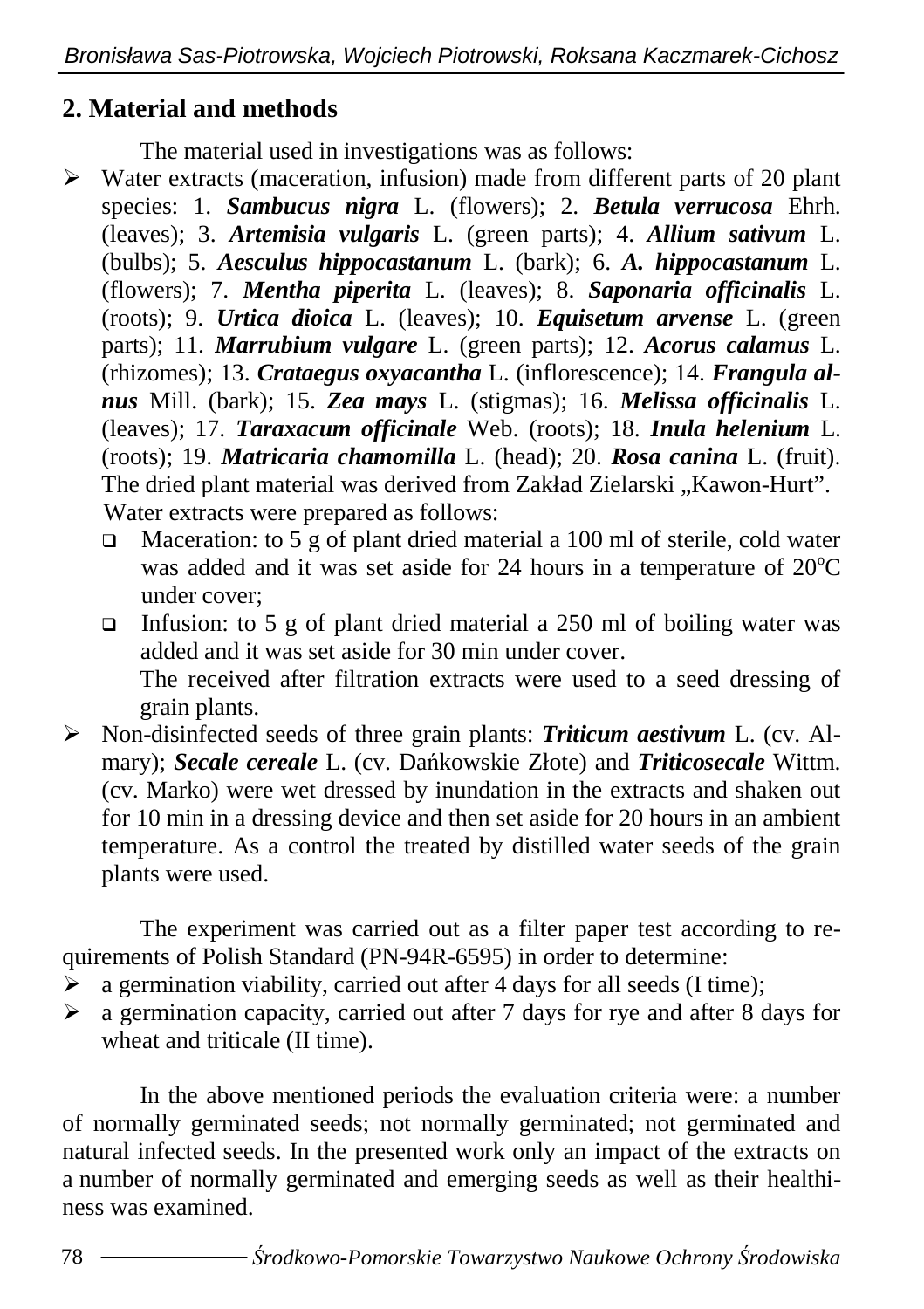The results obtained were statistically elaborated with a method of a single variance analysis  $(P=95\%)$ , separately for each cultivated plant, an evaluation criterion and a feature to be observed. The response of the grain plants on the extract tested were compared using the method of linear correlation and of variability coefficients  $(V\%)$ .

### **3. Research results**

 The extracts made from individual plant species and prepared according to different procedures significantly differentiated  $(P=95%)$  a germination viability and capacity as well as seeds healthiness of *Triticum aestivum, Secale cereale* and *Triticosecale.*

Regardless of a mode of an extract preparation, the germination viability of grain plants was most strongly inhibited by an extract from a flower of *S.nigra* (Fig. 1A). A percent of normally germinated seeds expressed as a deviation from a control amounted -35,4% for *T.aestivum*; -53,0% for *S.cereale* and - 44,5% for *Triticosecale*. Furthermore the germination viability was negatively influenced by an extract from leaves of *U.dioica* (wheat -27,0, rye -21,8, triticale -20,5%) and from roots of *S.officinalis* (rye -54,5%; triticale -53,3%).

A seed germination was however stimulated by extracts from flowers of *A.hippocastanum* (wheat), from inflorescences of *C.oxycantha* (rye) and from leaves of *M.officinalis* (triticale*).*

 Regardless of an extract source (plant), the germination viability of seeds of *T.aestivum* and *Triticosecale* was inhibited by maceration when an infusion had a stimulating effect. A germination of *S.cereale* seeds was inhibited by an infusion as well as by maceration.

 Significant was also an interaction between source x preparation mode of the extracts, as well as conformity of response of investigated grain plants on the extracts used (wheat x rye  $r = 0.613$ \*\*; wheat x triticale  $r = 0.557$ \*; rye x triticale  $r = 0.970**$ , r critical = 0,443). It indicates that a interaction significance resulted rather from an extent of reaction of grain plants on used extracts than from its direction.

 So, the germination viability of *T.aestivum* seeds was most strongly inhibited by maceration from flowers of *S.nigra* (-73,9%), from leaves of *U.dioica* (-32,5%) and from rhizomes *A.calamus* (-22,2%); of *S.cereale* – by maceration from flowers of *S.nigra* (-98,9%), roots of *S.officinalis* (-70,9%), leaves of *U.dioica* (-43,7%) and infusion from roots of *S.officinalis* (-38,2%); of *Triticosecale* – by maceration from flowers of *S.nigra* (-92,4%), roots of *S. officinalis* (-51,7%), leaves of *U.dioica* (-45,2%) and infusion from roots *S.officinalis* (-54,8%; Fig. 2).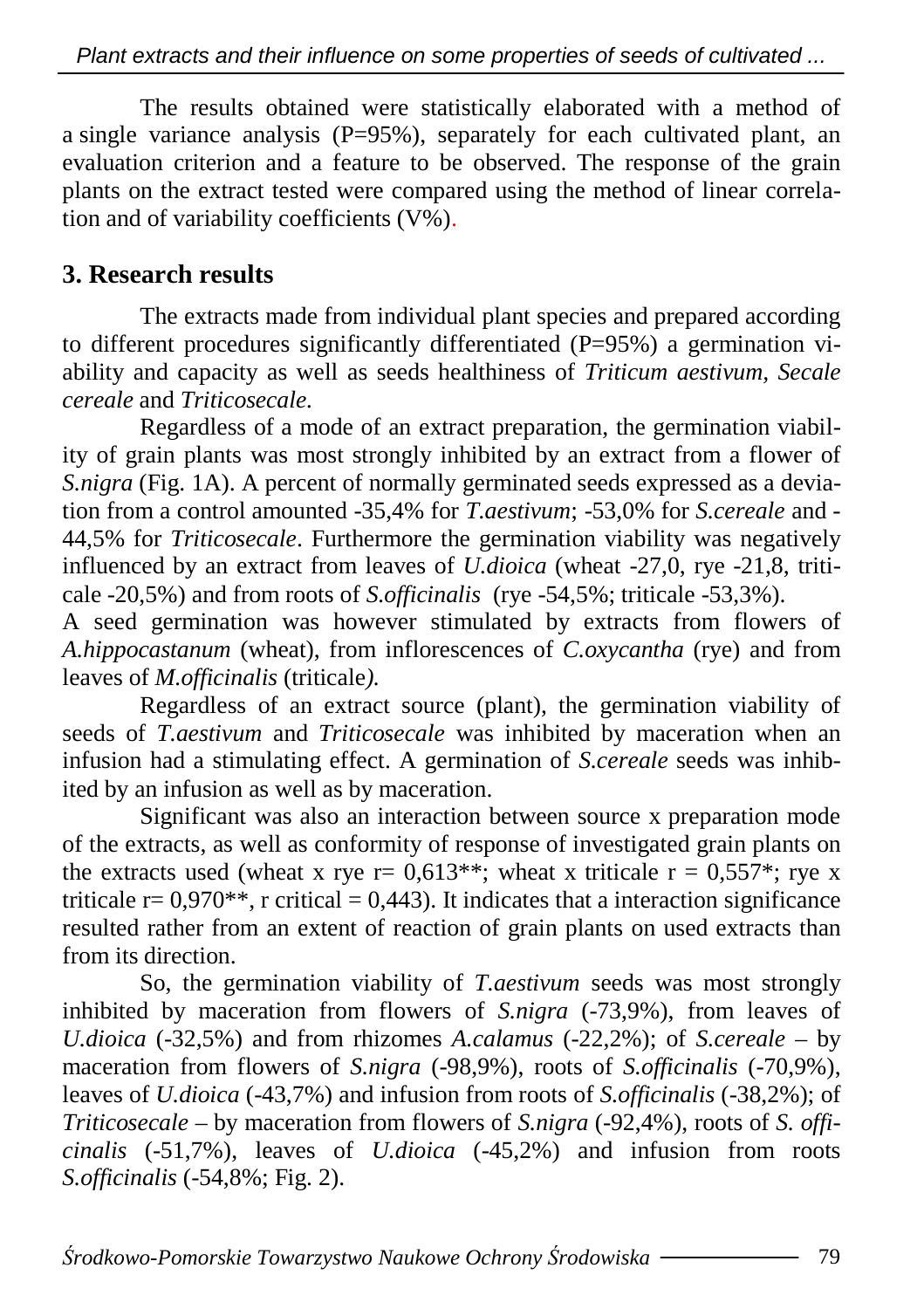

C. Infected seeds – poraženie nasion

- **Fig. 1.** A mean influence of the extracts on a seeds vitality and healthiness (deviation from control in %)
- Rys. 1. Przeciętne oddziaływanie wyciągów na żywotność i zdrowotność nasion (odchylenie od kontroli w %)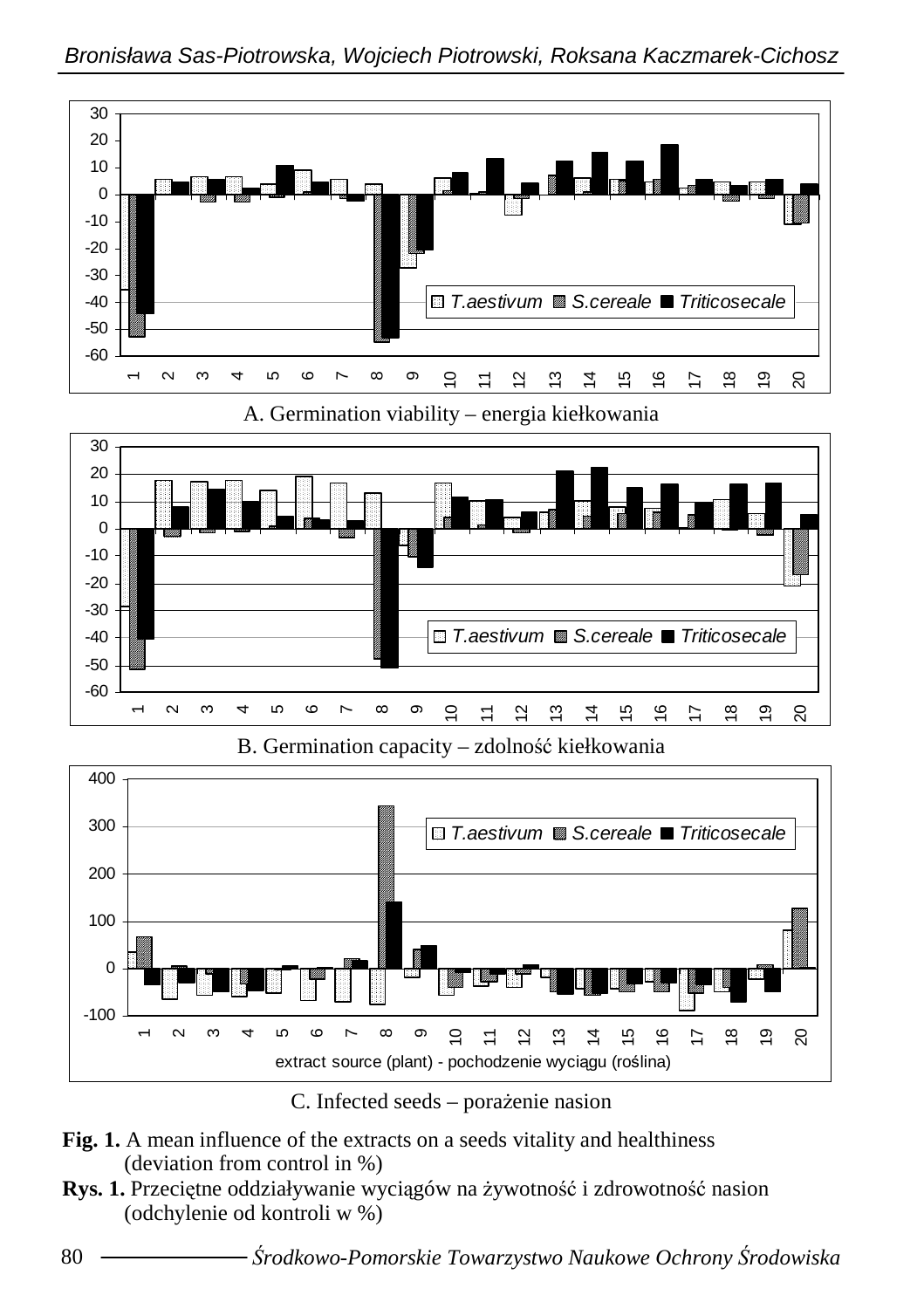

- **Fig. 2.** A seeds vitality depending on a source and a preparation mode of the extracts (I time; number of normally germinated seeds – deviation from control in %)
- **Rys. 2.** Żywotność nasion w zależności od pochodzenia i sposobu przygotowania wyciągów (I termin; liczba nasion normalnie kiełkujących – odchylenie od kontroli w %)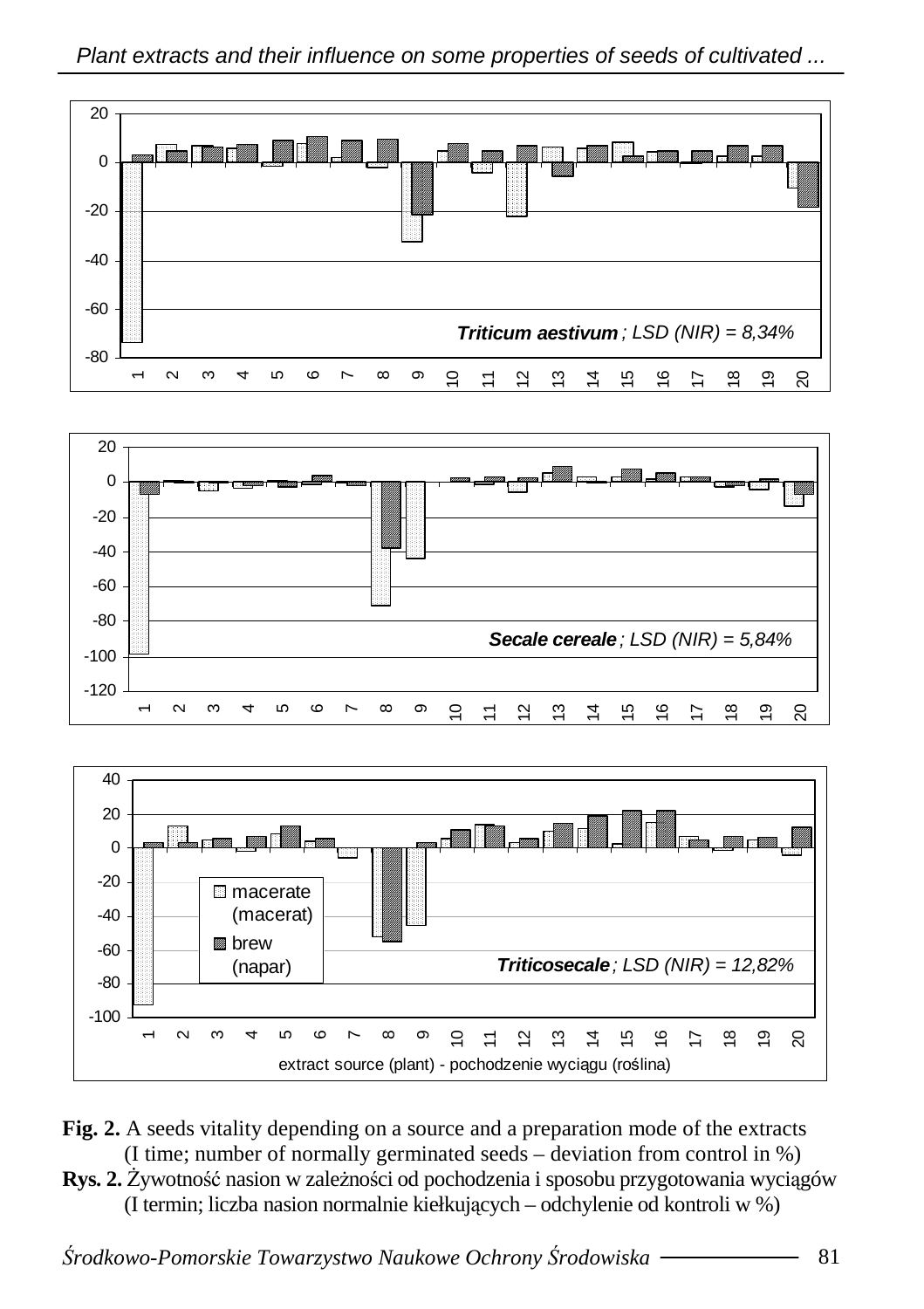The germination viability of *T.aestivum* seeds was stimulated however by infusions from flowers of *A.hippocastanum* (+10,6%), from roots of *S. officinalis* (+9,4%) and from leaves of *M.piperita* (+9,1%); of *S.cereale* – by infusions from inflorescence of *C.oxycantha* (+8,7%) and from stigmas of *Z. mays*  (+7,3%); of *Triticosecale* – by infusions from stigmas of *Z.mays* and from leaves of *M.officinalis* (both +22,1%) and from bark of *F.alnus* (+19,3%).

 The impact of used extracts on germination viability and capacity of grain seeds was reciprocally positively correlated. Values of correlation coefficients amounted 0,919\*\* for *T.aestivum;* 0,975\*\* for *S.cereale* and 0,902\*\* for *Triticosecale*. Also a variability (V%) of grain plant reaction on the investigated extracts was slight and very similar (from 15,2% to 22,5%).

 As regards the germination capacity of the seeds a negative impact (regardles of preparation mode) of extracts from flowers of *S.nigra* and from fruits of *R.canina* was revealed, which inhibited a germination of *T.aestivum* (-28,5 and -21,0% respectively) and of extracts from flowers of *S.nigra* and from roots of *S.officinalis* inhibited a germination of *S.cereale* (-51,4 and -47,8 respectively) and of *Triticosecale* (-40,2 and -51,1% respectively; Fig. 1B)*.* 

A stimulating effect on germination capacity of *T.aestivum* showed however extracts from flowers of *A.hippocastanum* (+19,4%) and from leaves of *B*. *verrucosa* (+17,8%); of *S.cereale –* extracts from inflorescence of *C. oxycantha*  (+7,1%) and leaves of *M.officinalis* (+6,0%); of *Triticosecale* – extracts from bark of *F.alnus* (+22,6%) and from inflorescence of *C.oxycantha* (+21,1%).

 It was noticed that both kinds of water extracts (regardles of a source) has stimulated a germination and emergence of seeds of wheat and triticale*,* but on the other hand they inhibited this process in the case of rye.

The analysis carried out revealed that beside of a proved interaction between a source of an extract x preparation mode, a significantly consistent reaction was observed only between *S.cereale* and *Triticosecale* (r=0,930\*\*) and *T.aestivum* (r=0,544\*). The impact of extracts on germination capacity of wheat and triticale was different, both in respect of intensity and a direction of response.

Negatively on germination capacity of *T.aestivum* influenced macerations from flowers of *S.nigra* (-69.6%), maceration and infusion from fruits of *R.canina* (-22,1; -20,1%); of *S.cereale* – maceration from flowers of *S. nigra* (-98,9; -26,5%), maceration and infusion from roots of *S.officinalis*  (-68,9; -26,5%), of *Triticosecale* – maceration from flowers of *S.nigra*  (-91,6%) and from leaves of *U.dioica* (-28,2%), maceration and infusion from roots of *S.officinalis* (-50,7; -51,5%; Fig. 3).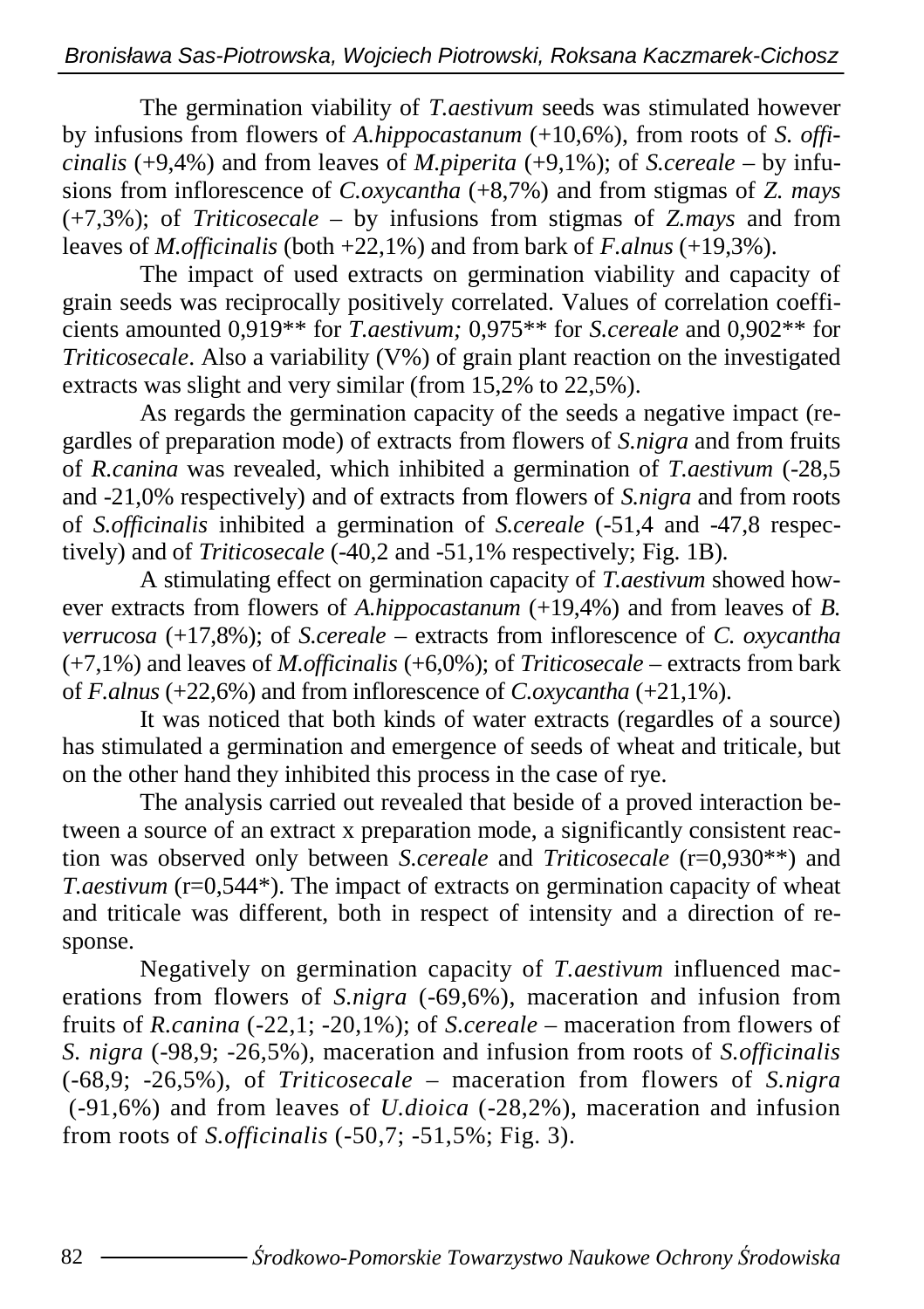





- **Fig. 3.** A seeds vitality depending on a source and a preparation mode of the extracts (II time; a number of normally germinated seeds – deviation from control in %)
- **Rys. 3.** Żywotność nasion w zależności od pochodzenia i sposobu przygotowania wyciągów (II termin; liczba nasion normalnie kiełkujących – odchylenie od kontroli w %)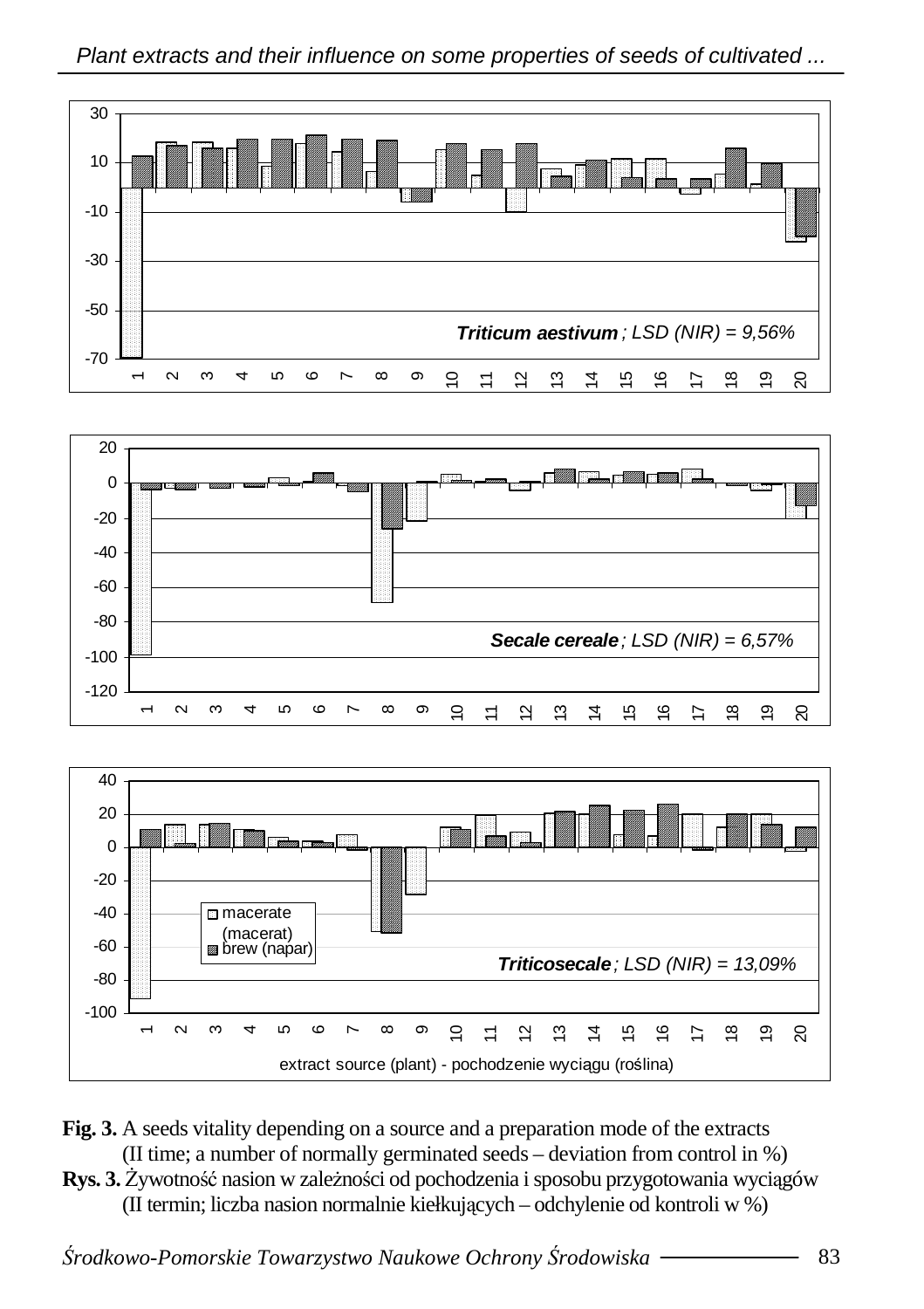Most favourably influenced the germination capacity of seeds of *T.aestivum* infusions from a flower and a bark of *A.hippocastanum* (+21,0; +19,4%), from bulbs of *A.sativum* (+19,4%) and from leaves of *M.piperita*  (+19,4%), while in a case of *Triticosecale* it was infusions from leaves of *M.officinalis* (+26,1%) and from bark of *F.alnus* (+25,3%). The germination of seeds of *S. cereale* was stimulated by a maceration from roots of *T.officinale*  (+8,1%), infusion from inflorescence of *C.oxyacanta* (+8,1%) and an infusion from inflorescence of *C.oxycantha* (+8,1%) and a maceration from a bark of *F. alnus*  $(+7.0\%)$  and an infusion from stigmas of *Z.mays*  $(+7.0\%)$ .

 The influence of infusions upon healthiness of grain seeds was more differentiated than on germination viability and capacity. The variability coefficients (V%) amounted 65,7% (wheat); 91,1% (rye) and 58,5% (triticale)*.* Furthermore their impact on a number of infected seeds and on germination viability and capacity (number of normally germinated seeds) was negatively correlated. The correlation coefficients amounted respectively -0,720<sup>\*\*</sup> and -0,907<sup>\*\*</sup> for *T.aestivum;* -0,774\*\* and -0,771\*\* for *S.cereale* and -0,572\*\* and -0,528\*\* for *Triticosecale*. It means that, the more the investigated extracts reduced a number of infected by microorganismes seeds of grain plants, the better was their vitality and a number of normally germinated seeds.

 Regardless of a preparation mode an increase of a number of infected seeds of *T.aestivum* was caused by extracts from fruits of *R.canina* (+81,0%) and from flowers of *S. nigra* (+35,0%). In a case of *S.cereale* it was extracts from roots of *S.officinalis* (+342,2%) and from fruits of *R.canina* (+127,3%) and of *Triticosecale* – from roots of *S.officinalis* (+140,4%) and from leaves of *U.dioica* (+49,0%; Fig. 1C).

The number of infected seeds of *T.aestivum* was reduced however most strongly by extracts from roots of *T.officinale* (-90,1%) and of *S.officinalis*  (-76,5%), from leaves of *M.piperita* (-69,0%); of *S.cereale* – from bark of *F. alnus* (-55,6%), from roots of *T.officinale* (-51,5%) and leaves of *M. officinalis* (-49,4%); and of *Triticosecale* – from roots of *I.helenium* (-68,9%), from inflorescence of *C.oxycantha* (-54,3%) and from bark of *F.alnus* (-52,5%).

 In a case of wheat and triticale both a maceration and an infusion (regardless of a source) reduced a number of infested seeds, while an infection of seeds of rye was increased be maceration and reduced by infusions.

 It was proved also a diverse influence of the extracts upon a healthiness of seeds of grain plants depending on a source and preparation mode of the extracts. The significantly consistent response was observed only in a case of rye and triticale ( $r = 0.818**>0.443$ ).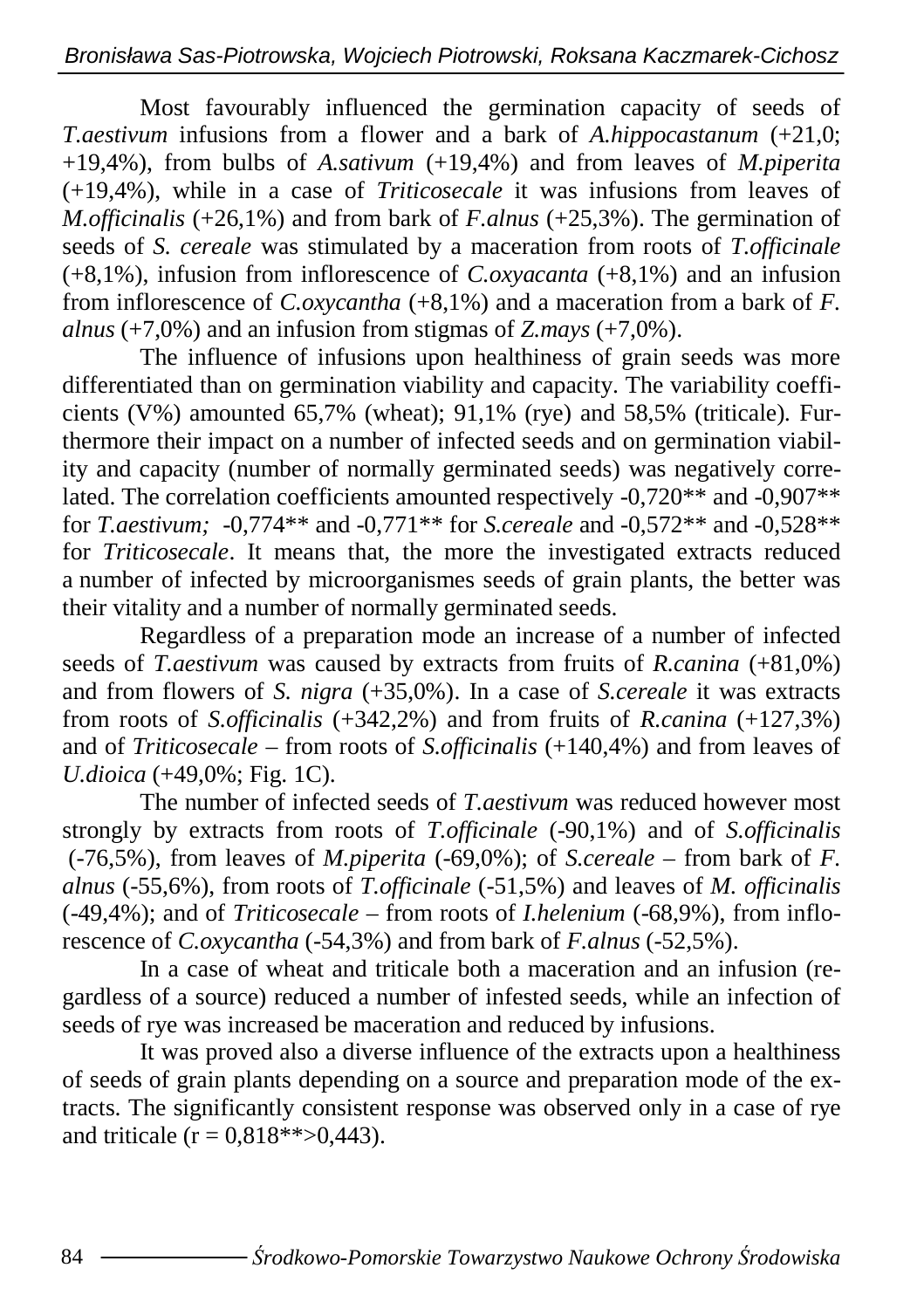It was accompanied by that fact (Fig. 4) that the maceration from flowers of *S.nigra* (+117,2%), maceration and infusion from fruits of *R.canina*  (+85,1; +77,0%) influenced negatively on healthiness of seeds of *T.aestivum*, while in a case of *S.cereale* it was macerations and infusions from roots of *S. officinalis* (+501,2; +183,1%) and from fruits of *R.canina* (+147,9; +106,6%) and of *Triticosecale* – a maceration and infusion from roots of *S. officinalis*  (+143,1; +137,7%) and maceration from leaves of *U.dioica* (+86,5%).

 Similarly a number of infested seeds was reduced by infusions from roots of *S.officinalis* (-83,9%) and from flowers of *A.hippocastanum* (-71,3%), macerations from leaves of *M.piperita* (-70,1%) and *B.verrucosa* (-66,7%), while in a case of *S. cereale* it was a maceration from roots of *T.officinale* (-81,4%) and an infusion from a bark of *F.alnus* (-56,6%), and of *Triticosecale* – macerations from roots of *T.officinale* (-82,6%) and from inflorescence of *C.oxyacanta* (-68,0%), maceration and infusion from roots of *I.helenium* (-74,4; -63,4%).

#### **4. Discussion**

During last years a clear tendency for a discovering and using of medicines obtained from natural sources is observed (Ożarowski, Jaroniewski 1987). In many countries (Japan, USA) intensive phytochemical and pharmacological researches on herbs being earlier eliminated by synthetic substances are conducted (Kużnicka, Dziak 1987).

Similarly, in plant protection against pests the examinations on a possibility of using of bioproducts in order to diminish an environmental pollution with synthetic pesticides are undertaken. On this possibility pointed out among others Nawrot (1984), Łakota and others (1993). These researches concerned both microbiological bioproducts (Misato, Yamaguchii 1977, Piotrowski 1984, Martyniuk 1988), and those of a vegetable origin (Achremowicz, Cież 1988, Piotrowski and others 1995).

As a result of the in many scientific centers carried out researches was a registration of the safe for environment bioproducts, for instance Polagrocyna (*Agrobacterium radiobacter)*, Novodor or Bacillan (*Bacillus thuringiensis)*, Amistar (synthetic analogues of azoxystrobin produced by forest fungi from genera *Strobilurus* and *Oudemansiella)*, Bancol (bensultap from a marine worm *Lumbrineris heteropoda*), Bioczos and Aldarep (*Allium sativum),* smoke candles Norniko (alkaloid *Nicotiana tabacum)*.

In the presented own paper an influence of active substances contained in plant extracts on healthiness and vitality of cereal seeds were evaluated.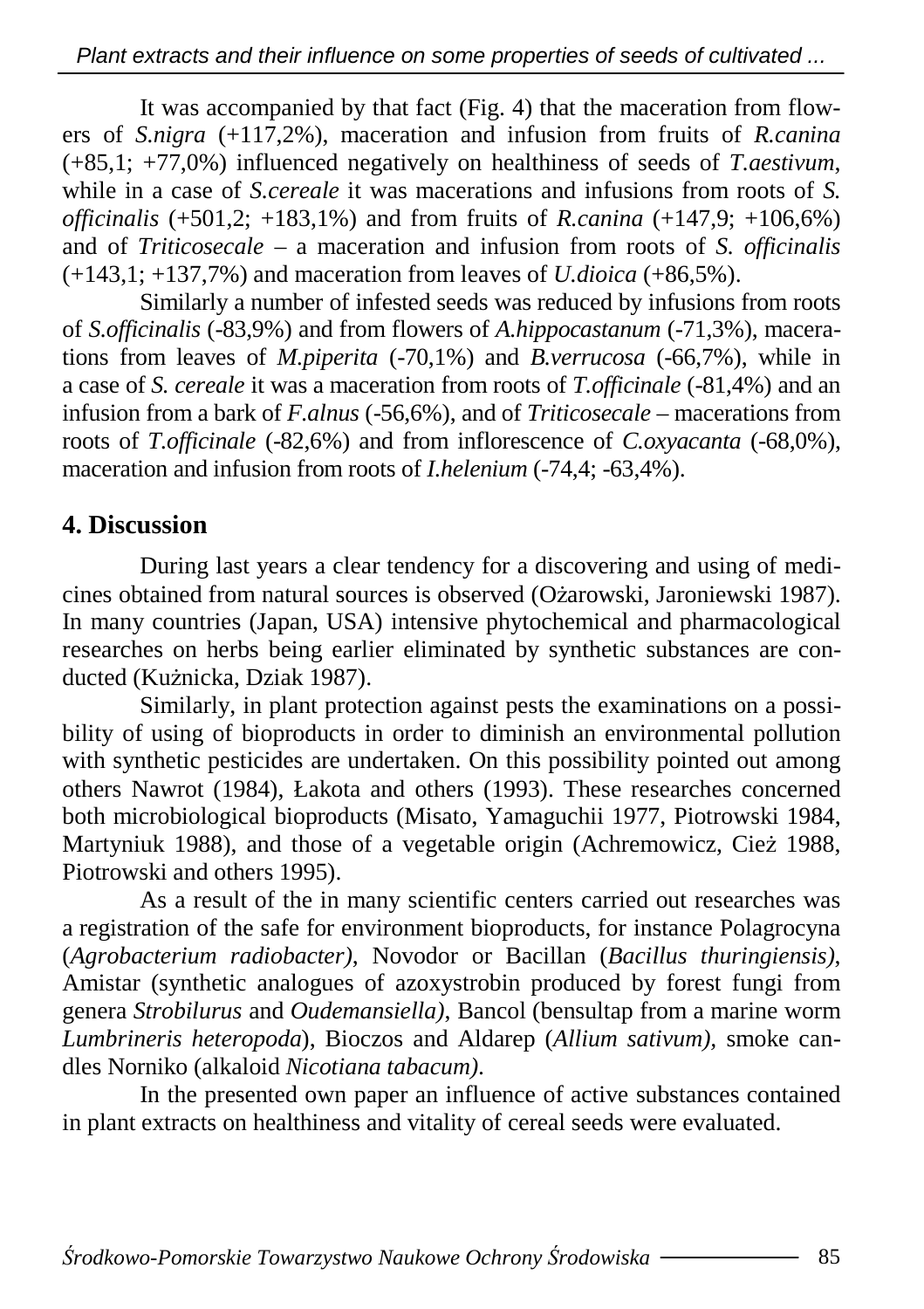

**Fig. 4.** A seeds healthiness depending on a source and a preparation mode of the extracts (number of infested seeds – deviation from control in %)

extract source (plant) - pochodzenie wyciągu (roślina)

Rys. 4. Zdrowotność nasion w zależności od pochodzenia i sposobu przygotowania wyciągów (liczba nasion porażonych – odchylenie od kontroli w %)

-100

 $\overline{ }$  $\overline{\mathbf{c}}$ ო  $\overline{\phantom{0}}$  $\infty$ თ  $\overline{0}$  $\overline{1}$   $\overline{3}$  $\overline{4}$  $\overline{5}$  $\overline{6}$  $\geq$  $\frac{\infty}{2}$  $\overline{9}$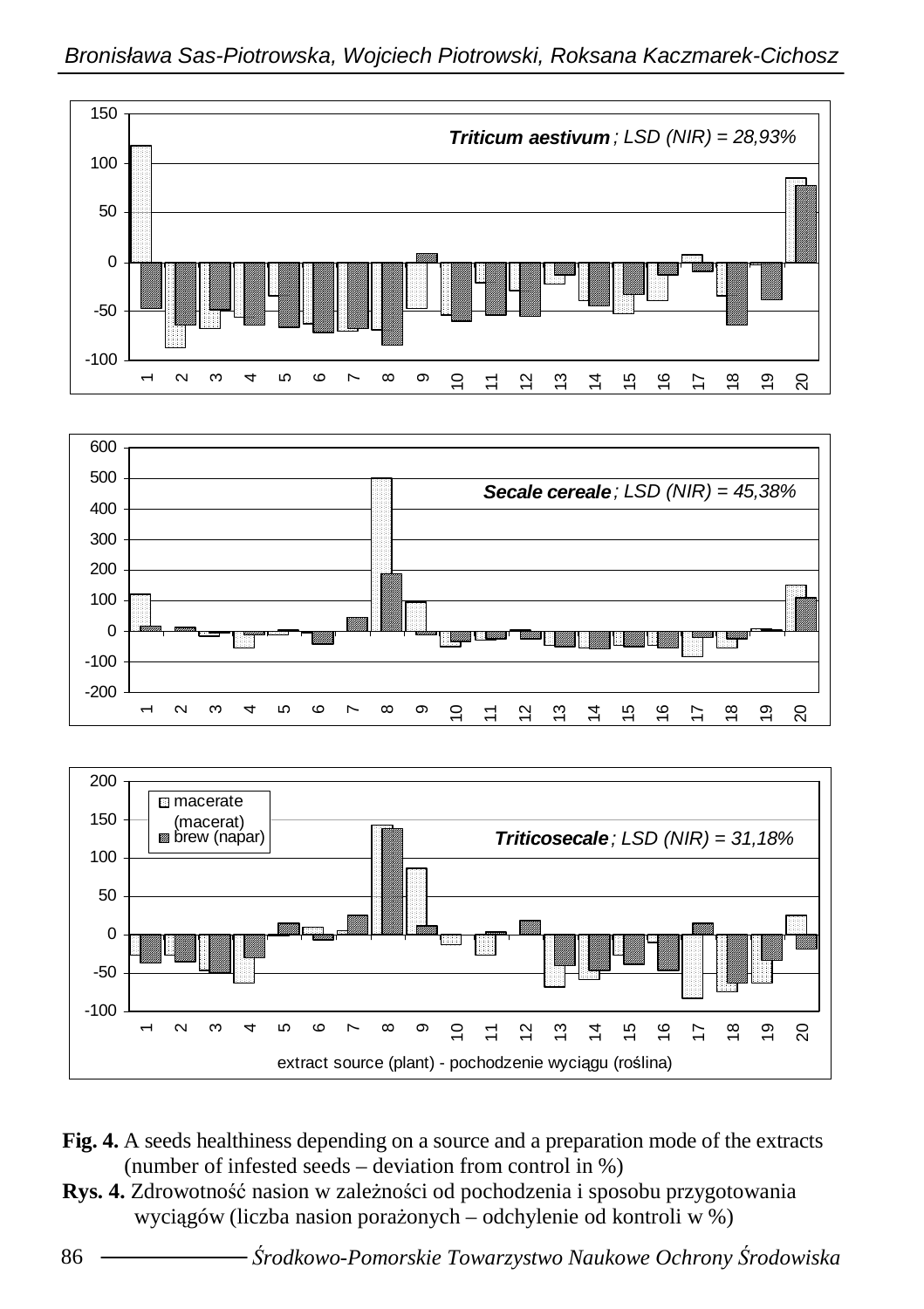It was stated, that similarly as in researches of other authors (Boligłowa, Znój 2002) an activity of the extracts prepared from various plant species in relation to microorganisms was different. Some of them stimulated and the others inhibited a growth and development of pathogens, what can be considered as a confirmation of previous researches (Piotrowski and others 1995). In the present paper the healthiness as well as vitality of seeds of *T. aestivum* were increased by infusions from *A.hippocastanum* and *S.officinalis,* maceration from *B.verrucosa, A.vulgaris* and *A.hippocastanum*; of *S.cereale* – by maceration from *T.officinale*, maceration and infusion from *C.oxyacantha* and *F.alnus*; of *Triticosecale* – by macerations from *T. officinale*, *I.helenium* and *C.oxyacantha*, while the macerations from *S.nigra* and *R.canina* influenced negatively the healthiness and vitality of the seeds.

The observed differences in effectiveness of the extracts should be connected with a content in the plants of specific substances and their different solubility in water or in organic solvents used for extraction. It was stated, that the effectiveness of alcohol or acetone extracts was in general higher than of water extracts (Sas-Piotrowska, Piotrowski 1997a and b; Krupiński, Sobiczewski 2001).

However taking into account possible costs, in the present work only water extracts (macerations and infusions) were prepared. So, a factor differentiating their effectiveness was a solubility of active substances in water. Among those plant substances with favorable action on healthiness and vitality of the seeds may be mentioned: tannins, anthocyanins, phenolglucosides, organic acids saponins, gallic acid, bitter substances, quinones and coumarins (Kohlmunzer 1984, Ożarowski 1980). It should be emphasized that the mentioned substances play a significant role in arising of a resistance of the given plants against specific active agents (Trzebiński 1970; Whitehead, Bowers 1985).

### **5. Conclusions**

- 1. A vitality and a healthiness of the seeds depended both from a species of a grain plant and from an extract source and its mode of preparation.
- 2. A vitality of seeds of *T.aestivum* was stimulated by infusions from *A. hippocastanum, S.officinalis, A.sativum and M.piperita, of S.cereale – by infu*sions from *C.oxycantha* and *Z.mays* and macerations from *T.officinale* and *F.alnus* and of *Triticosecale* – by infusions from *Z.mays, M.officinalis* and *F.alnus.*
- 3. A healthiness of seeds and emerging plants of wheat was improved in general by the same extracts which influenced positively on vitality of the seeds. There were in a case of *T.aestivum* infusions from *A. hippocastanum*  and *S.officinalis*, maceration from *B.verrucosa*; of *S.cereale* – maceration

Ś*rodkowo-Pomorskie Towarzystwo Naukowe Ochrony* Ś*rodowiska* 87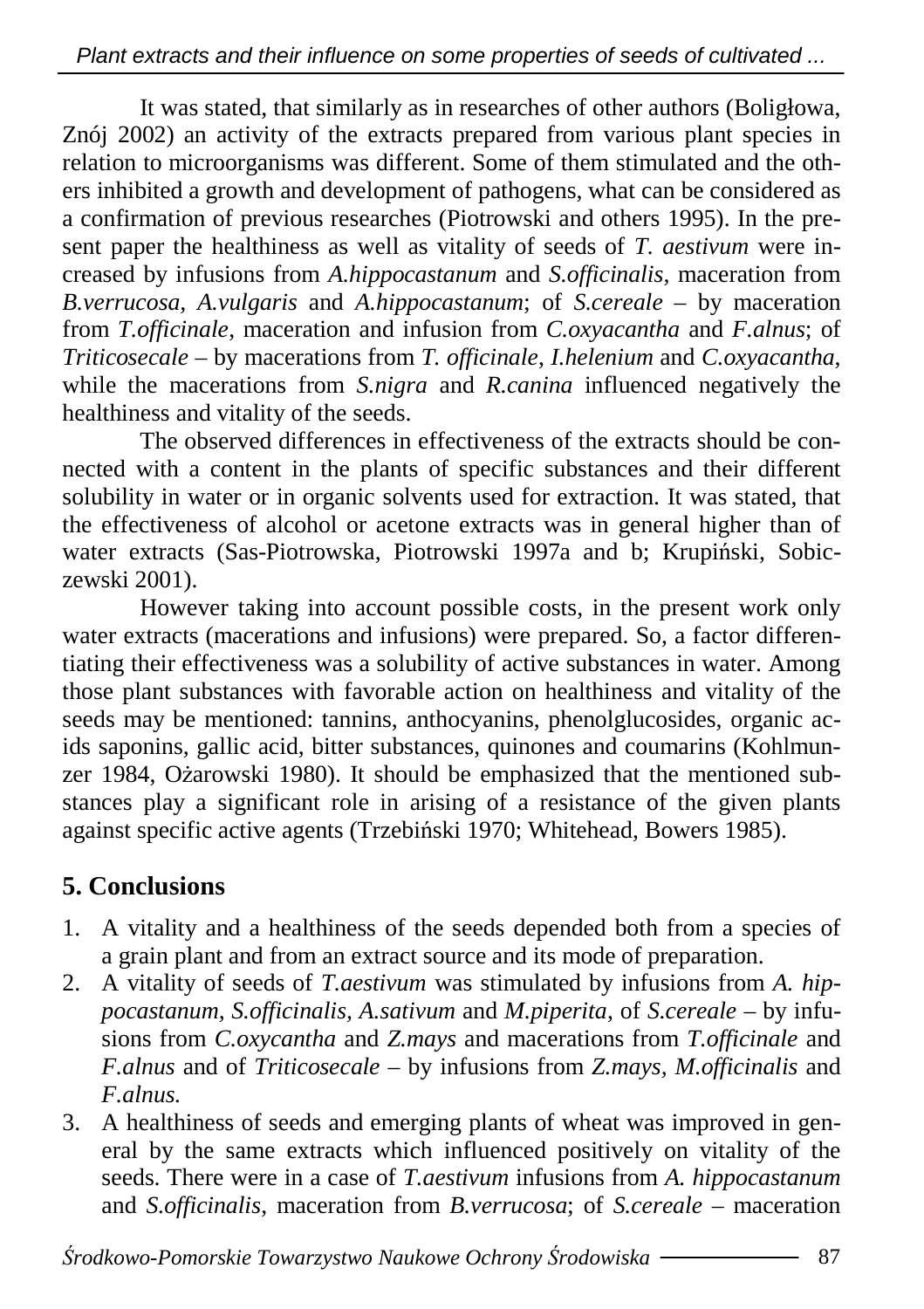from *T.officinale*, infusion from *C.oxyacantha and F.alnus*; and of *Triticosecale* – macerations from *T. officinale*, *I.helenium* and *C. oxyacantha.*

4. Negatively on a vitality and healthiness of seeds of investigated grain plants influenced macerations from *S.nigra* and *R canina.*

#### **References**

- 1. **Achremowicz J., Cie**Ŝ **W.:** *Do*ś*wiadczenia nad skuteczno*ś*ci*ą *działania wyci*ą*gów z ro*ś*lin stosowanych jako aficydy*. Zesz. Probl. Post. Nauk Roln., 353, 53÷66. 1986.
- 2. **Boligłowa E., Znój K.:** *Przydatno*ść *wyci*ą*gów w ograniczaniu rozwoju chorób w rolnictwie ekologicznym*. J. Res. Appl. Agricult. Eng., 47, 1, 45÷48. 2002.
- 3. **Kohlmünzer S.:** *Farmakognozja*. PZWL, Warszawa. 1985.
- 4. **Krupi**ń**ski G., Sobiczewski G.:** *Wpływ ekstraktów ro*ś*linnych na wzrost Erwinia amylovora (Burrill) Winslow et al*. Acta Agrobot., 54, 2, 81÷91. 2001.
- 5. **Ku**ź**nicka B., Dziak M.:** *Zioła i ich zastosowanie*. PZWL, Warszawa 1987.
- 6. **Łakota S., Kwiatkowski M., Czerwiński Z.:** Możliwości wykorzystania związ*ków pochodzenia ro*ś*linnego do zwalczania szkodliwych owadów i patogenów ro*ś*lin*. Pestycydy, 1, 29÷33. 1993.
- 7. **Martyniuk S.:** *Mi*ę*dzynarodowa konferencja na temat mikrobiologicznych metod walki z chorobami ro*ś*lin*. Post. Mikrobiologii, XXVII, 1/2, 165÷170. 1988.
- 8. **Misato T., Yamaguchii Ko.K.:** *Use of Antibiotics in agriculture*. Adv. appl. Microbiol., 21, 53÷88. 1977.
- 9. **Nawrot J.:** *Produkty naturalne w ochronie ro*ś*lin*. Pestycydy, 3÷4, 1÷31. 1984.
- 10. **O**Ŝ**arowski A.:** *Ziołolecznictwo*. PZWL, Warszawa 1980.
- 11. **O**Ŝ**arowski A., Jaroniewski W.:** *Ro*ś*liny lecznicze i ich praktyczne zastosowanie*. IWZZ, Warszawa 1987.
- 12. **Piotrowski W.:** *Badania nad efektywno*ś*ci*ą *antybiotyków stosowanych do odka-*Ŝ*ania materiału siewnego*. Zesz. Nauk. ATR, s. Rozprawy 14, 1÷56. 1984.
- 13. **Piotrowski W., Sas-Piotrowska B., Wyrostkiewicz K., Czajkowski P.:** *Wpływ wyci*ą*gów ro*ś*linnych na kiełkowanie zarodników niektórych grzybów patogenicznych dla ro*ś*lin*. Zesz. Nauk. ATR, s. Rolnictwo 36, 139÷145. 1995.
- 14. **Sas-Piotrowska B., Piotrowski W.:** *Ocena fungicydalnego działania wyci*ą*gów ro*ś*linnych na grzyby powoduj*ą*ce zgorzel siewek buraka*. Biul.IHAR, 202, 253÷258. 1997a.
- 15. **Sas-Piotrowska B., Piotrowski W.:** *Wzrost patogenów ziemniaka na podłożach z dodatkiem wyci*ą*gów z ro*ś*lin z rodziny Rdestowate (Polygonaceae)*. Biul. Inst. Ziemn., 48/II, 91÷99. 1997b.
- 16. **Trzebi**ń**ski J.:** *Biochemiczne podstawy odporno*ś*ci ro*ś*lin na choroby*. Post. Nauk Roln., 6, 63÷80. 1970.
- 17. **Whitehead D.L., Bowers W.S.** *Natural Products for Innovative Pest Management*. Pergamon Press; Oxford, 279÷297. 1985.